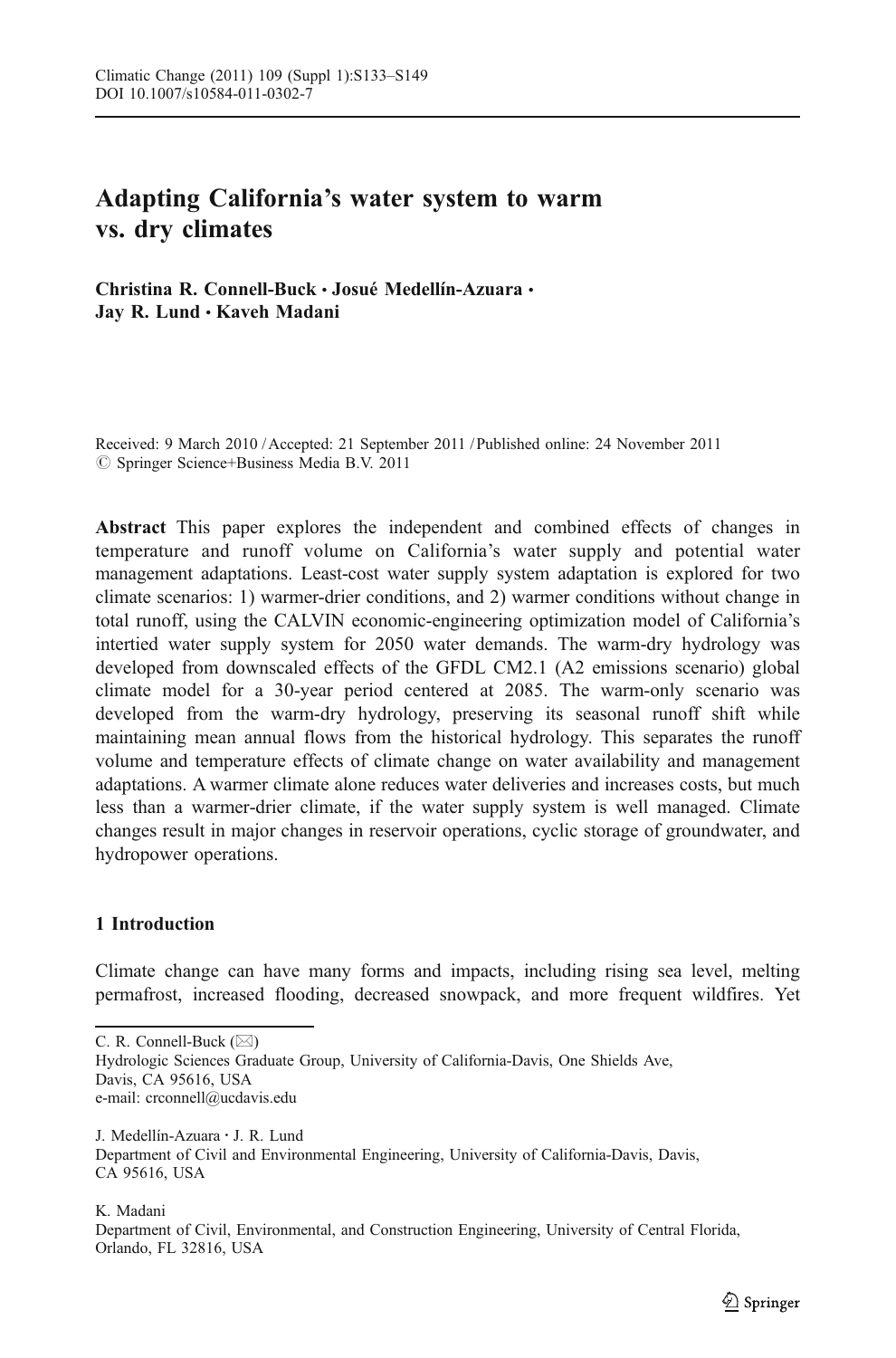rising temperatures and changes in precipitation (and related runoff) drive most such changes. These two major drivers can have independent and combined effects on California's water resources and economy. Characterized by a Mediterranean climate (wet winters and warm, dry summers), California's urban and agricultural water supply depends heavily on water storage in snowpack, reservoirs, and aquifers to meet demands through the dry growing season. Warming in the western United States is reducing snow water equivalents (depth of water in the snowpack if melted) (Hamlet et al. [2005](#page-15-0)) and has affected deliveries and reservoir storage levels for the State Water Project and Central Valley Project (Anderson et al. [2008](#page-15-0)).

Downscaled global climate models applied to California and the western United States have been applied to explore possible changes in streamflow peaks, timing and volume, snowmelt, snow water equivalent, and evapotranspiration (Cayan et al. [2008b](#page-15-0); Hamlet et al. [2007;](#page-15-0) Miller et al. [2003\)](#page-16-0). Field data as well as modeling indicate a shift in spring runoff since the 1940s as warming temperatures shift runoff to earlier in the year (Dettinger and Cayan [1995](#page-15-0); Maurer [2007](#page-16-0); Stewart et al. [2004](#page-16-0)). This shift in streamflows may influence water management, the extent and character of ecosystems, and changes in estuarine inflows and salinity in the Sacramento-San Joaquin Delta (Cayan et al. [2001,](#page-15-0) [2008a](#page-15-0); Knowles and Cayan [2004](#page-16-0)).

Climate change studies largely assess hydrologic response of surface water characteristics. However, groundwater response to climate change also has been investigated by linking global climate models to regional groundwater models, to estimate climate influences on conjunctive management of surface and groundwater resources (Hanson and Dettinger [2005;](#page-15-0) Scibek and Allen [2006](#page-16-0)). Changes in both surface and groundwater components of the hydrologic system will affect water management challenges and opportunities.

The IPCC Fourth Assessment Report 2007 describes emission scenarios used in General Circulation Models (GCMs) and summarizes regional climate change projections for temperature and precipitation (Christensen et al. [2007](#page-15-0)). Cayan et al. ([2008b](#page-15-0)) describe some of these models and emission scenarios as they pertain to California. The Parallel Climate Model (PCM1) and NOAA's GFDL CM2.1 model provide simulations for California suggesting warming temperatures ranging from 1.5 to 4.5°C by the end of the century, depending on the emissions scenario. Warming is projected to decrease the share of precipitation falling as snow and to increase the portion falling as rain (Bedsworth and Hanak [2008;](#page-15-0) Cayan et al. [2008b;](#page-15-0) Hanak and Lund [2008\)](#page-15-0). Unlike the warming trend for temperatures, climate models present less consensus regarding changes in precipitation. Projections of annual precipitation for northern and southern California range widely from a decrease of 26% to an increase of 18%, though most global climate models indicate moderate changes (Cayan et al. [2008b\)](#page-15-0).

Changing hydrologic conditions have important implications for California water management. Previous studies have assessed economic impacts and water management adaptation to combined warmer, wetter, and drier climates (Medellin-Azuara et al. [2008](#page-16-0); O'Hara and Georgakakos [2008;](#page-16-0) Tanaka et al. [2006\)](#page-16-0). Since precipitation projections include both drier and wetter conditions, Tanaka et al. ([2006\)](#page-16-0) applied the CALVIN model to explore integrated management adaptations to a warmer-drier climate and a warmer-wetter climate for 2100 demands. Changing runoff patterns may necessitate changing reservoir operations, thus Medellin-Azuara et al. [\(2008\)](#page-16-0) explored optimized multi-reservoir operation adaptations to a warm-dry climate with year 2050 demands. Other work assesses the economic impacts of climate change and population growth in semi-arid urban environments and considers the effectiveness of adaptation strategies including storage capacity expansions (O'Hara and Georgakakos [2008](#page-16-0)).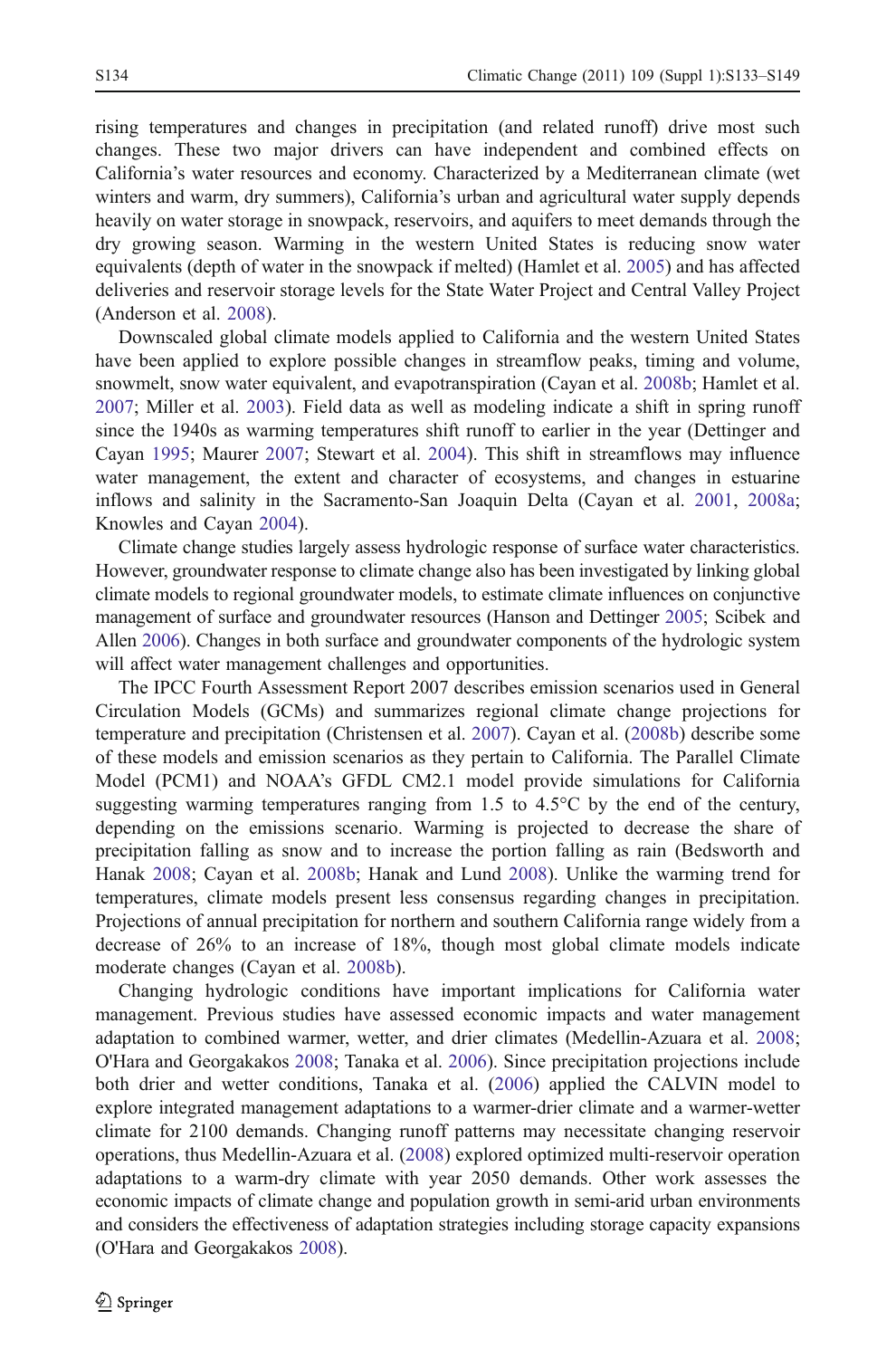The two primary drivers affecting water supply, temperature and precipitation, have not before been parsed out to analyze their independent and combined effects on California water management adaptation. This paper uses CALVIN model results to compare a warmer climate scenario and a warmer-drier scenario centered on 2085 with updated 2050 water demand estimates. This results in effects on California's water supply and water management adaptations for a year 2050 level of development using the more extreme climate change model results (temperature and precipitation effects centered on 2085). This is meant to test the system with the greatest amount of temperature increase and reduction in precipitation to see how it performs and adapts. Results indicate that temperature rise alone does not tend to increase water shortages greatly if system operations adapt. Modified surface water operations, conjunctive use of ground and surface waters, and hydropower generation are explored as strategies to mitigate economic costs from warmer and warmer-drier climates.

# 2 Methods

This study's approach to perturbing the hydrology for climate change conditions involves mapping streamflows to corresponding index basins and then applying perturbation ratios (Connell [2009](#page-15-0)). Perturbed hydrology is then input to CALVIN to assess economic impacts and water management adaptations to changed water supply volume and timing. The approach used is similar to that employed in Tanaka et al. ([2006\)](#page-16-0) and Medellin-Azuara et al. ([2008\)](#page-16-0). Two climate change scenarios were developed to explore the independent and combined effects of temperature and precipitation. A warm-dry hydrology was developed from downscaled results of the GFDL CM2.1 (A2 emissions scenario) global climate model for a 30-year period centered at 2085 (Connell [2009;](#page-15-0) Zhu et al. [2003](#page-16-0)). A warm-only climate was developed by adjusting warm-dry and historical hydrologies to maintain historical average annual runoff while capturing the shift in runoff timing expected from warming temperatures (Connell [2009](#page-15-0)). Global climate models simulating a warm-only scenario for California were not available.

# 2.1 The CALVIN model

CALVIN (CALifornia Value Integrated Network) is a hydro-economic optimization model of California's statewide water supply system [\(http://cee.engr.ucdavis.edu/calvin/](http://cee.engr.ucdavis.edu/calvin/)). The CALVIN model includes 44 reservoirs, 28 groundwater basins, and 54 economicallyrepresented urban and agricultural demand areas (Fig. [1](#page-3-0)). Using HEC-PRM, a network flow reservoir optimization solver developed by the U.S. Army Corps of Engineers, CALVIN operates surface and groundwater resources and allocates water over a historical (1921– 1993) hydrologic record. Economically driven, CALVIN allocates water to minimize total statewide water scarcity of agricultural and urban water use within physical and environmental constraints (Draper et al. [2003](#page-15-0)). Water scarcity occurs whenever a user's economic target for water is not met. This results in a corresponding scarcity cost for each demand. Historical flow data from existing surface and integrated surface-groundwater models are typically used (Draper et al. [2003;](#page-15-0) Zhu et al. [2003\)](#page-16-0).

# 2.1.1 Agricultural and urban water demands

Agricultural and urban water demands are estimated for year 2050 level of development, and account for population growth, urban water conservation, agricultural land use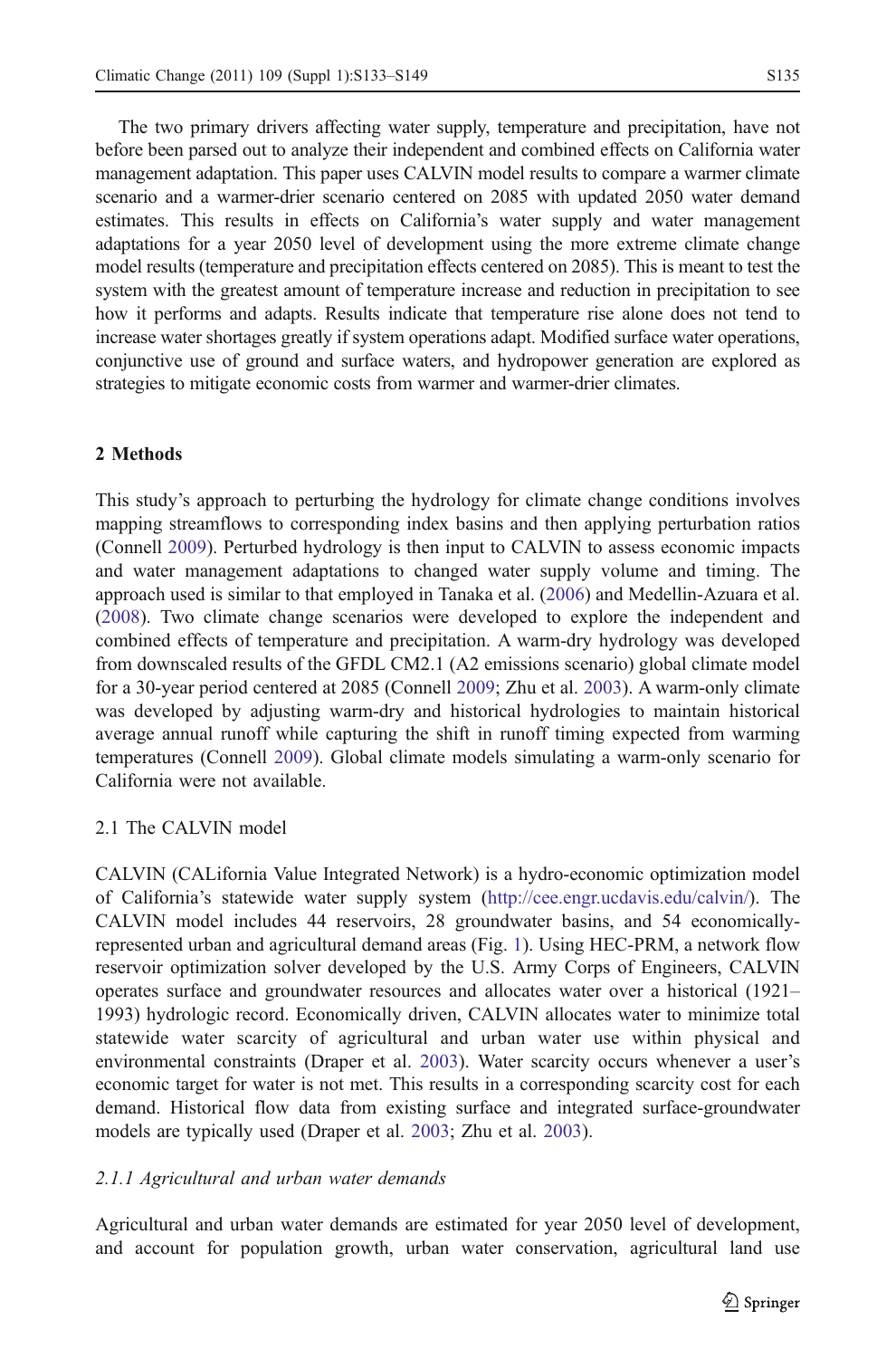<span id="page-3-0"></span>

Fig. 1 Hydrologic basins, demand areas, major inflows and infrastructure represented in CALVIN (adapted from Lund et al. [2007](#page-16-0))

conversion, likely crop price conditions, and technology-related crop farming yield improvements. Values for agricultural water use are derived using the Statewide Agricultural Production model (SWAP [http://swap.ucdavis.edu\)](http://swap.ucdavis.edu), an ancillary optimization model that maximizes farm profit for each agricultural demand area using positive mathematical programming (Howitt [1995\)](#page-15-0). The version of SWAP used for this paper includes 21 Central Valley Project Model (or CVPM after USBR [1997](#page-16-0)) regions in the Central Valley plus Coachella, Imperial, and Palo Verde irrigation districts in Southern California. A detailed description of the marginal value of water in agriculture for these regions appears in Howitt et al. [\(2009](#page-15-0)). For each agricultural production region, a loss function is derived for the economic losses from water scarcity, obtained by numerical integration of the marginal value of water in agriculture, for every month. Data from georeferenced land use surveys from the California Department of Water Resources (DWR) are employed. Average applied water by CVPM and/or hydrological regions and crop groups is employed in the base case from DWR estimates of applied water per crop group.<sup>1</sup> Land conversion from agricultural to urban uses follows Landis and Reilly ([2002\)](#page-16-0) 2050

<sup>1</sup> Available at: <http://www.water.ca.gov/landwateruse/anaglwu.cfm#>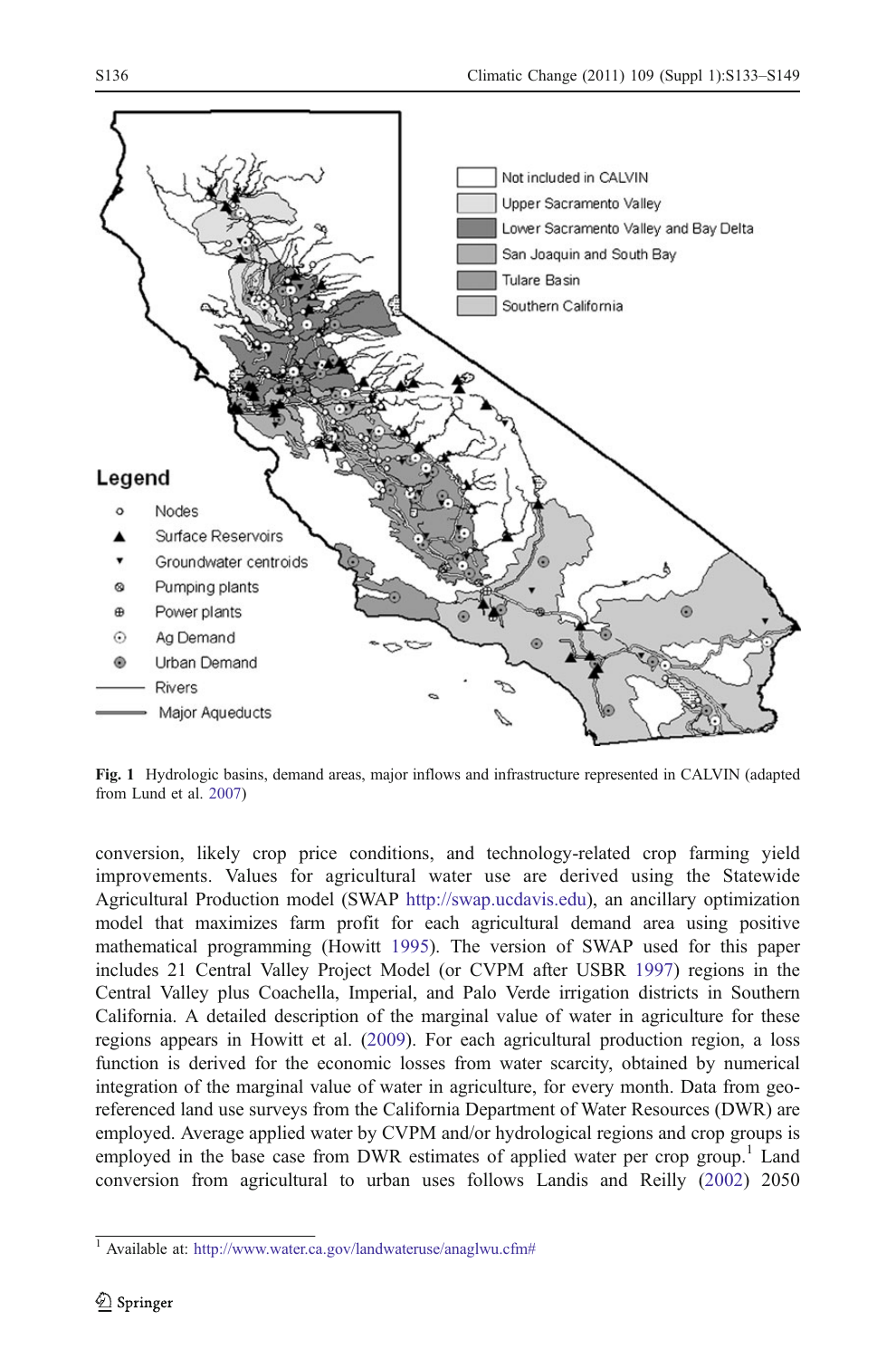<span id="page-4-0"></span>urbanization trends. Technological change is assumed to increase crop yields by 29% by 2050 (Howitt et al. [2009\)](#page-15-0). For the regions covered in CALVIN (representing 89% of statewide applied water use for 2005), 2050 agricultural water use totals 29.7 BCM/yr (compared to total water availability of about 43 BCM/year, as detailed in Table 1). The effect of climate change on the economic value of water for agriculture in SWAP is represented as changes in yields from changing temperature, precipitation, and  $CO<sub>2</sub>$ concentrations (Howitt et al. [2009\)](#page-15-0). Thus cropping patterns under historical, warm-only, and warm-dry scenarios allow adaptation such as shifts to higher value and more climate tolerant crops.

Urban water shortage loss functions follow methods described in Jenkins et al. ([2003](#page-15-0)) with population growth projections and urban water demands for year 2050 (Jenkins et al. [2007\)](#page-16-0). Constant price-elasticity demand functions for water are estimated for every economically-represented urban area in CALVIN. Total base urban water use in CALVIN by 2050 is projected at 16.4 BCM/yr, representing about 92% of estimated

|                                  | Statewide | Sacramento<br>Valley | San Joaquin<br>Valley | Tulare Basin | Southern<br>California |
|----------------------------------|-----------|----------------------|-----------------------|--------------|------------------------|
| Warm-dry Change in Precipitation |           |                      |                       |              |                        |
| % Change <sup>a</sup>            | $-27%$    | $-24%$               | $-30%$                | $-33%$       |                        |
| cm/year                          | $-5.8$    | $-5.8$               | $-5.8$                | $-6.1$       |                        |
| Rim Inflows (MCM/yr)             |           |                      |                       |              |                        |
| Historical/Warm-only             | 34,824    | 23,577               | 7,078                 | 3,485        | 684                    |
| Warm-dry                         | 25,031    | 18,253               | 4,372                 | 1,953        | 453                    |
| $%$ Change                       | $-28%$    | $-23%$               | $-38%$                | $-44%$       | $-34%$                 |
| Net Reservoir Evaporation (m/yr) |           |                      |                       |              |                        |
| Historical                       | 1.6       | 1.1                  | 1.9                   | 2.0          | 1.6                    |
| Warm-only                        | 1.8       | 1.3                  | 2.1                   | 2.5          | 1.9                    |
| % Change                         | 15%       | 17%                  | 9%                    | 23%          | 19%                    |
| Warm-dry                         | 2.2       | 1.6                  | 2.7                   | 2.7          | $2.2^{\circ}$          |
| $%$ Change                       | 37%       | 43%                  | 37%                   | 32%          | 36%                    |
| Groundwater Inflows (MCM/yr)     |           |                      |                       |              |                        |
| Historical/Warm-only             | 8,359     | 2,748                | 1,444                 | 4,168        |                        |
| Warm-dry                         | 7,525     | 2,368                | 1,277                 | 3,880        |                        |
| $%$ Change                       | $-10%$    | $-14%$               | $-12%$                | $-7%$        |                        |
| Local Accretion (MCM/yr)         |           |                      |                       |              |                        |
| Historical/Warm-only             | 5,449     | 4,377                | 577                   | 495          |                        |
| Warm-dry                         | 3,812     | 3,226                | 336                   | 250          |                        |
| $%$ Change                       | $-30%$    | $-26%$               | $-42%$                | $-49%$       |                        |
| Local Depletions (MCM/yr)        |           |                      |                       |              |                        |
| Historical/Warm-only             | 1,786     | 629                  | 66                    | 1,090        |                        |
| Warm-dry                         | 3,966     | 1,370                | 442                   | 2,154        |                        |
| $%$ Change                       | 122%      | 118%                 | 566%                  | 98%          |                        |

Table 1 Changes in California's water supply for warm-dry and warm-only climate scenarios (average annual totals)

<sup>a</sup> Percent change relative to historical in all cases

Adapted from (Connell [2009](#page-15-0))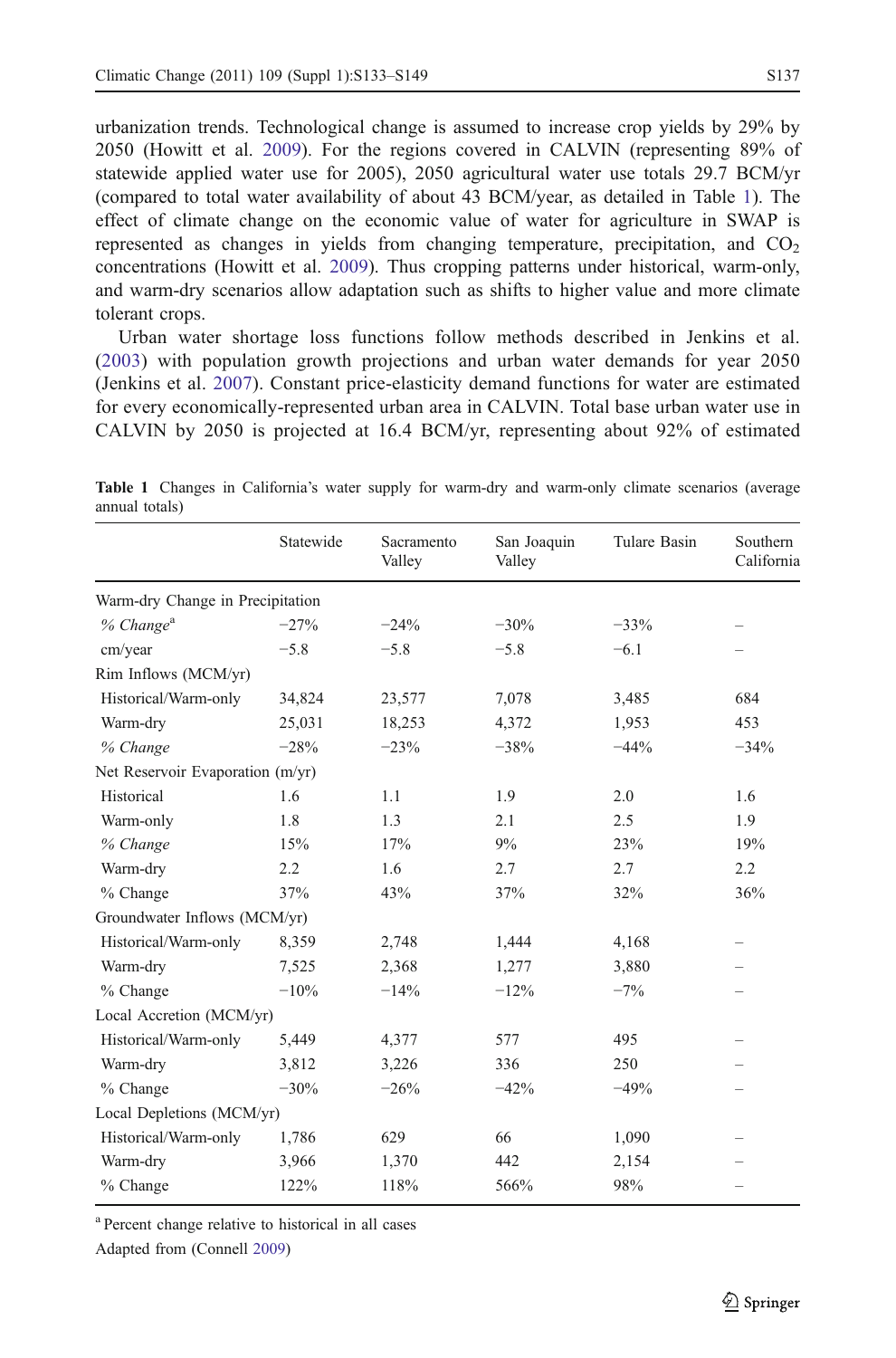statewide urban demands in 2050. Water conservation includes per capita use reduction from 908 to 837 l/per capita/per day in 2050 with an estimate of 54 million<sup>2</sup> people in CALVIN covered urban areas (Jenkins et al. [2007](#page-16-0)).

# 2.1.2 Perturbed hydrology

CALVIN uses 72 years of monthly hydrology (1921–1993) to represent hydrologic variability. Hydrologic processes perturbed for climate change include flows into Central Valley reservoirs (rim inflows), net evaporation rates at reservoirs, groundwater inflows, and net local accretions. The GFDL CM2.1 model with a higher emissions scenario (A2 scenario) was selected for this study. Outputs from the global climate model simulated a warm-dry scenario with 4.5°C increases in annual temperature by the end of the century and variable amounts of decreased precipitation for watersheds across the state (Cayan et al. [2008b\)](#page-15-0). Downscaling the A2 scenario, using bias correction and spatial downscaling (BCSD) (Maurer and Hidalgo [2008\)](#page-16-0), yields estimated temperature and precipitation effects on streamflow for 18 index basins and 21 groundwater basins for a 30-year period centered on 2085. This unpublished data follows methods presented in Maurer [\(2007\)](#page-16-0) and Maurer and Duffy ([2005\)](#page-16-0), and was made available for this study.

A two step process was employed to perturb CALVIN rim inflows, 1) mapping index basin streamflows from a downscaled climate model to CALVIN rim inflows, 2) applied permutation ratios from the index basins to the corresponding historical CALVIN streamflows. Streamflows for select rivers in California are referred to as index basins. Of the 18 available index basins, 13 were used to map to CALVIN rim inflows. From north to south, these include: Smith River at Jedediah Smith State Park, Trinity River at Trinity Reservoir, Sacramento River at Shasta Dam, Feather River at Oroville, American River at Folsom Dam, Cosumnes River at McConnell, Mokelumne River at Pardee, Calaveras River at New Hogan, Stanislaus River at New Melones Dam, Merced River at Pohono Bridge, Tuolumne River at New Don Pedro, San Joaquin River at Millerton Lake, and Kings River at Pine Flat Dam. Statistical analysis, geographic location, and knowledge of hydrological processes characterizing each basin guided assignment of appropriate matches (Connell [2009](#page-15-0)).

Using GCM-based streamflows for these 18 index basins, permutation ratios capturing the effects of magnitude and timing shifts in streamflows were used to perturb all CALVIN rim inflows for the warm-dry scenario. This method maps hydrologic changes in index basin streamflows to CALVIN's 37 rim inflows producing a new climate change time series with historical hydrologic variability for each rim inflow (Connell [2009](#page-15-0); Zhu et al. [2003](#page-16-0)). The permutation ratio approach captures the hydrologic variability present in the historical record, but does not allow for increasing variability driven by climate change. It also assumes stationarity of mapping such that a single index basin represents the flows at the rim inflows overtime.

For the warm-only hydrology, as with the warm-dry series, permutation ratios were applied to the historical time series to capture the effect of warming, reflecting a shift in the timing of peak flow. The warm-dry time series was then multiplied by the ratio of average historical flows to average warm-dry flows. As a result, the warm-only time series mirrors the timing of the warm-dry climate but preserves historical average annual streamflow volume.

 $\frac{2}{3}$  Department of Finance 2050 population estimate available at [http://www.dof.ca.gov/research/demographic/](http://www.dof.ca.gov/research/demographic/reports/projections/p-1/) [reports/projections/p-1/](http://www.dof.ca.gov/research/demographic/reports/projections/p-1/)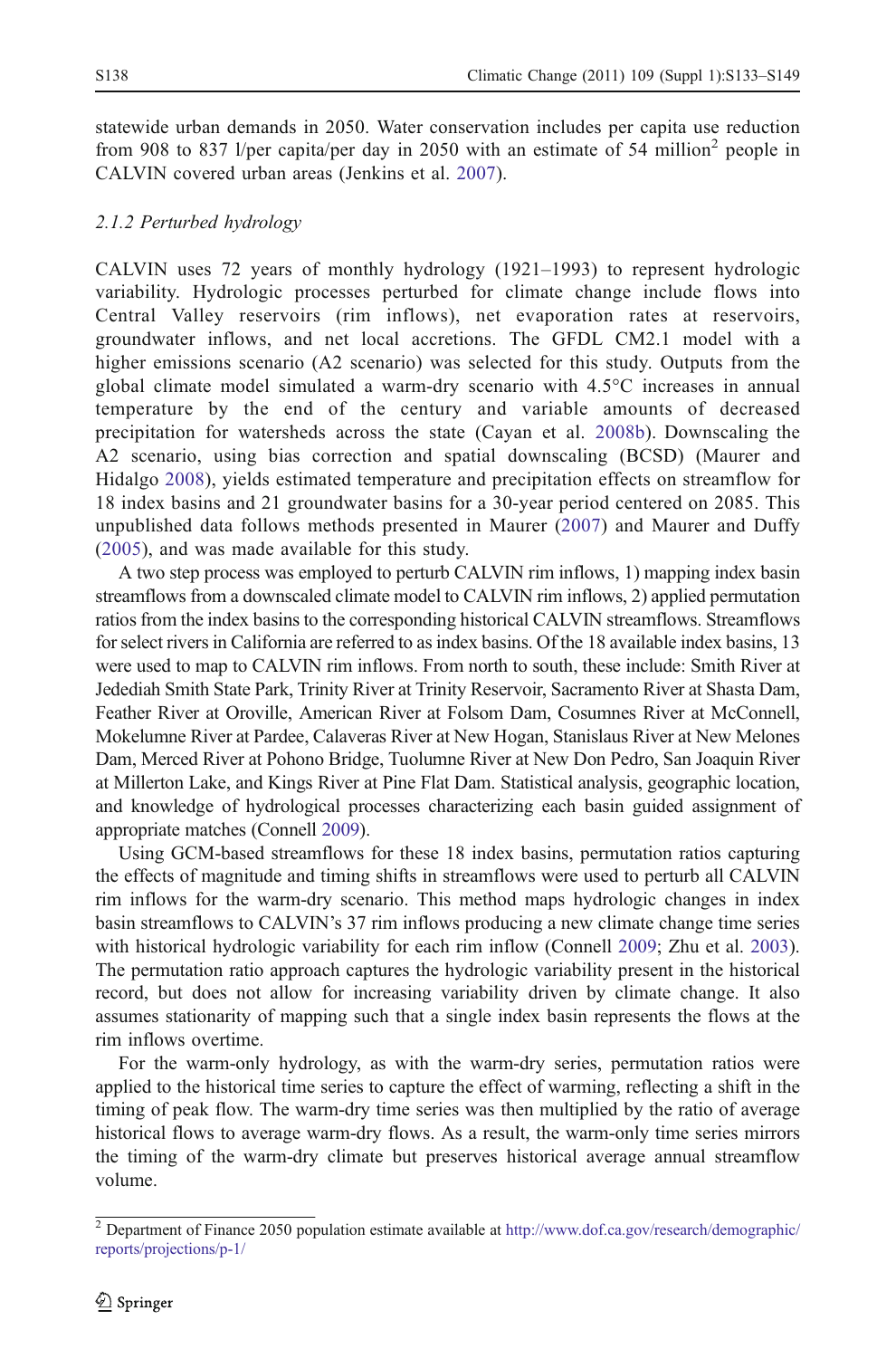### 2.1.3 Other climate perturbed hydrologic processes

In addition to rim flows, climate-adjusted hydrologic processes include net reservoir evaporation, groundwater inflows, and net local accretions. Changes in reservoir evaporation were based on an empirical linear relationship derived between historical monthly average net reservoir evaporation rates and monthly average air temperature and precipitation (Zhu et al. [2003](#page-16-0)). For this study the main drivers for net evaporation rates are temperature and precipitation. For the warm-only scenario, annual volume of precipitation is assumed unchanged; therefore change in precipitation was set to zero and only changes in temperature increased net reservoir evaporation.

Changes in groundwater storage are calculated as changes in deep percolation, obtained from an empirical cubic relationship between precipitation and recharge from the Central Valley Groundwater-Surface Water Model or CVGSM (USBR [1997](#page-16-0)). This relationship was used to perturb groundwater inflows for the warm-dry scenario. Since estimates of deep percolation depend solely on precipitation in the present study, historical time series of groundwater inflows were not perturbed for the warm-only scenario. As a result, effects from reduced snowpack and earlier melting on groundwater recharge are not represented in the warm-only scenario. However, timing and magnitude of historical and warm-dry scenario time series of groundwater storage were close, suggesting this simplifying approach is appropriate.

Rim inflows (over 70% of valley inflows) enter the Central Valley from the mountain regions outside the major water demand areas, whereas net local accretions enter the valley floor within the major demand areas. Net local accretions combine local accretions and local depletions. Changes in local surface water accretion are affected by changes in deep percolation and precipitation. Changes in these factors from the downscaled global climate model for groundwater basins were used to perturb net local accretions for the warm-dry scenario. Since precipitation was assumed unchanged from historical hydrology, the historical time series for local accretions and depletions were used in the warm-only scenario.

Permutation ratios for the warm-dry scenario generally decrease flow and shift flow timing with earlier snowmelt. Under the warm-dry climate, precipitation decreases across the Central Valley by 27%, a total of 4.7 BCM, (Table [1](#page-4-0)). This amounts to 5.8 cm/yr less precipitation in the Sacramento and San Joaquin valleys, and 6.1 cm/yr less in the Tulare Basin. Drier conditions also affect rim inflows, net evaporation rates from reservoirs, groundwater inflow, and net local accretions. In all regions, rim inflows and groundwater inflows decrease while evaporation from reservoirs increases. Average rim inflow volumes aggregated across the state decrease 28% from historical levels (Table [1](#page-4-0)).

# 3 Results and discussion

#### 3.1 Water supply results

Optimized water deliveries are compared to delivery targets for each urban and agricultural demand area to estimate water scarcity and its costs. The difference between water allocated by CALVIN at each demand site and the target water demand defines the region's water scarcity. Economic loss functions assign a scarcity cost to each region's scarcity. Table [2](#page-7-0) shows statewide scarcity volumes and costs in agriculture and urban centers for each economically optimized scenario. The second column also indicates each sector's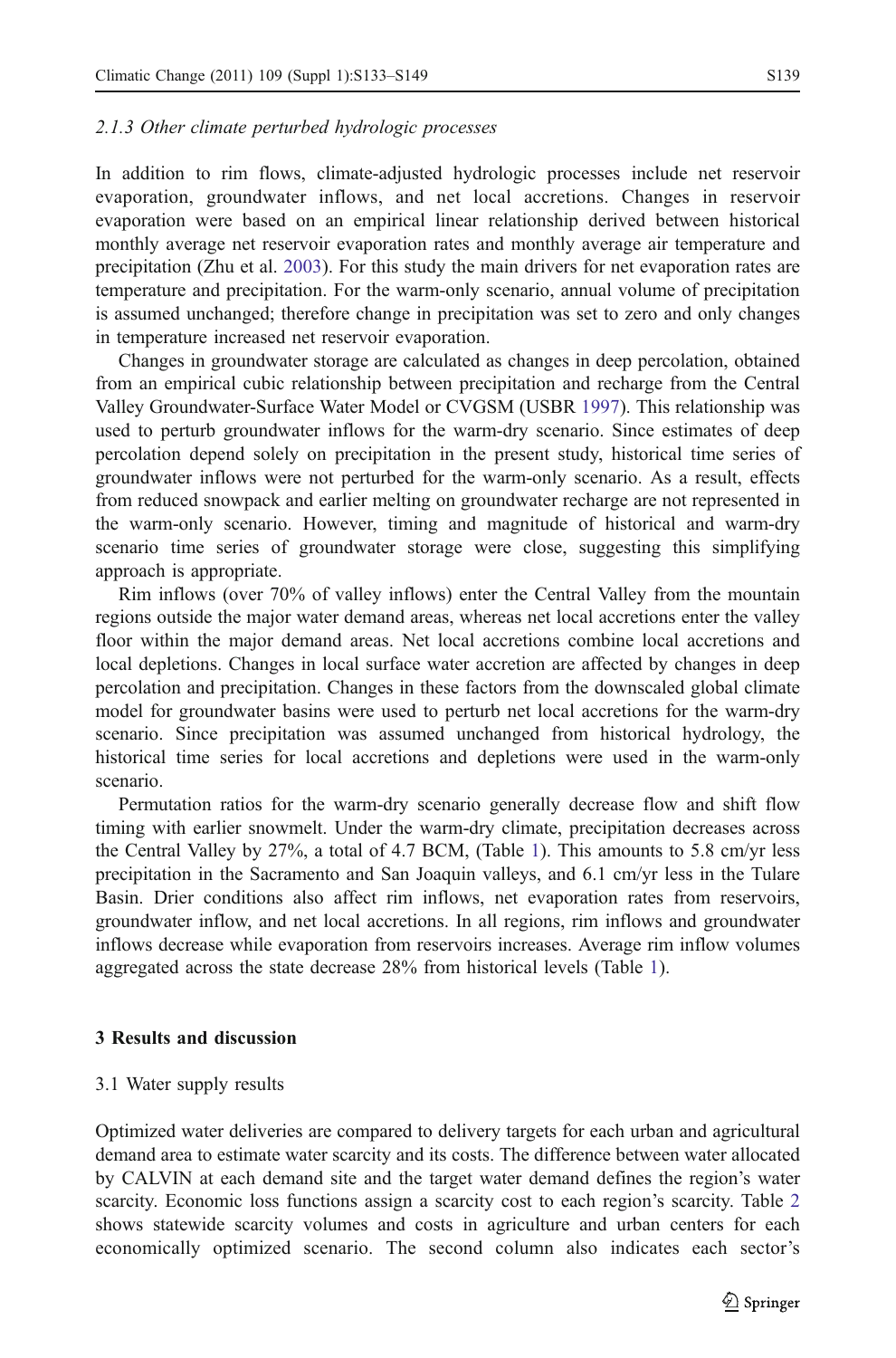| Scenario    | Willingness to Pay<br>(S/TCM <sup>1</sup> ) | <b>Scarcity Cost</b><br>(SM/yr) | Scarcity<br>(MCM <sup>2</sup> /yr) | Delivery<br>(% of Target) |
|-------------|---------------------------------------------|---------------------------------|------------------------------------|---------------------------|
| Historical  |                                             |                                 |                                    |                           |
| Agriculture | 188                                         | 201.1                           | 1,075                              | 96.4                      |
| Urban       | 457                                         | 46.8                            | 39                                 | 99.8                      |
| Total       |                                             | 247.9                           | 1,114                              |                           |
| Warm-only   |                                             |                                 |                                    |                           |
| Agriculture | 188                                         | 207.0                           | 1,104                              | 96.3                      |
| Urban       | 457                                         | 48.5                            | 40                                 | 99.7                      |
| Total       |                                             | 255.5                           | 1,144                              |                           |
| Warm-dry    |                                             |                                 |                                    |                           |
| Agriculture | 215                                         | 1423.0                          | 9,456                              | 68.2                      |
| Urban       | 1043                                        | 108.5                           | 134                                | 99.2                      |
| Total       |                                             | 1531.5                          | 9,590                              |                           |

<span id="page-7-0"></span>Table 2 Statewide average annual water scarcity, scarcity cost, willingness to pay and percent of water deliveries by 2050 (in \$2008)

1. TCM is Thousand Cubic Meters

2. MCM is Million Cubic Meters

willingness to pay for additional water, an indication of how water is economically allocated in the system. For this reason, urban demands (with a high willingness to pay) incur little scarcity and the brunt of water scarcity falls on agricultural production, where more senior water rights holders are paid to forego use. This pattern of water scarcity under optimized operations is common in previous CALVIN studies (Draper et al. [2003](#page-15-0); Medellin-Azuara et al. [2008;](#page-16-0) Tanaka et al. [2006\)](#page-16-0). Low willingness to pay in some urban areas indicates that some level of urban water scarcity is economically optimal, likely a result of low water retail prices or high supply costs.

Statewide water scarcity increases by 2.7%, with warm-only conditions compared to the historical climate. In contrast, scarcity under warm-dry conditions is over eight times higher than scarcity with historical conditions (Table 2). Climate warming decreases water deliveries and increases water scarcity, however, drier conditions combined with climate warming proves far more costly. Increases in scarcity costs for warm-only conditions are only 3.1% higher than historical costs, whereas warm-dry scarcity costs are over six times higher than historical costs. Relatively small additional scarcity from the warm-only climate arises due to the ability of large storage reservoirs to adapt to the seasonal shift of runoff. This is in line with classical reservoir operations theory that reservoirs with over-year storage capability are affected much less by seasonal changes in flows (Hazen [1914](#page-15-0)). Many approaches are available to quantify the over-year storage character of a reservoir (Hoshi et al. [1978](#page-15-0); Lettenmaier and Burges [1977](#page-16-0); Vogel et al. [1999](#page-16-0)). All are imperfect. Here we present both the simple ratio of storage capacity to mean annual flow, and the Coefficient of Variation  $(C_v)$  as presented in Vogel et al.  $(1999)$ .  $C_v$  is the standard deviation of annual inflow divided by the mean of annual inflows. Seasonal storage characterizes reservoirs with  $C_v$  less than .3 (Vogel et al. [1999](#page-16-0)). This indicates that all reservoirs presented in Table [3](#page-8-0) have some over-year storage capability. However, only eight of the presented reservoirs have storage capacities greater than their historical mean annual inflow (MAI). Therefore, most large reservoirs in California have both seasonal and over-year (drought) storage which serves well to buffer the changes in water supply related to warmer conditions.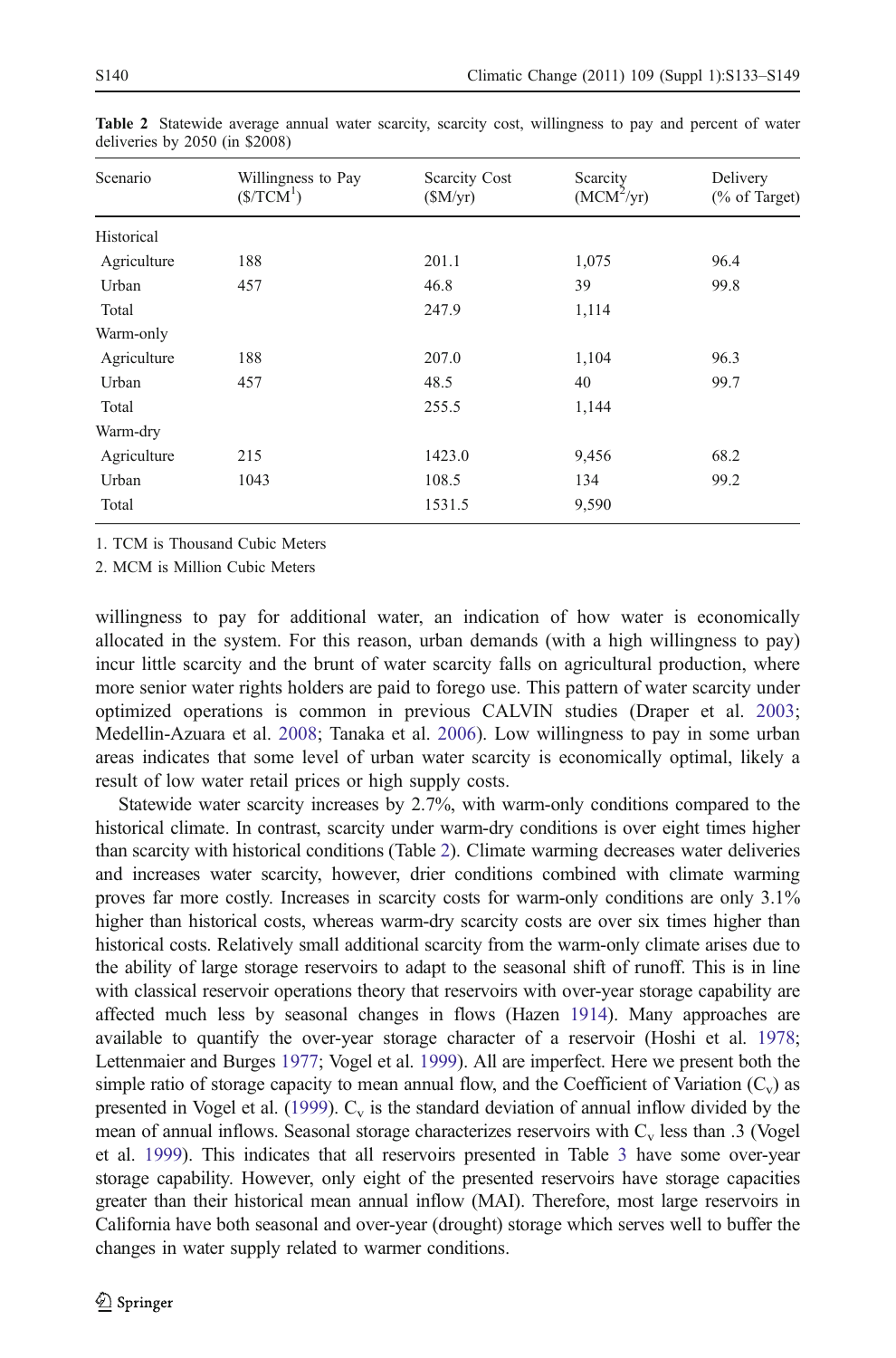| Facility                       | % Years filled |                |                | Storage: Hist/WO MAI | Storage: WD MAI | $C_{v}$ |
|--------------------------------|----------------|----------------|----------------|----------------------|-----------------|---------|
|                                | Hist.          | W <sub>O</sub> | <b>WD</b>      |                      |                 |         |
| Clair Engle Lake               | 53             | 46             | 22             | 1.68                 | 1.97            | 0.46    |
| Shasta Lake                    | 97             | 92             | 49             | 0.80                 | 0.95            | 0.36    |
| Whiskeytown Lake               | 100            | 100            | 53             | 0.25                 | 0.34            | 0.51    |
| <b>Black Butte Lake</b>        | 99             | 97             | 67             | 0.35                 | 0.46            | 0.74    |
| Lake Oroville                  | 100            | 99             | 88             | 0.90                 | 1.18            | 0.48    |
| New Bullards Bar Reservoir     | 100            | 99             | 76             | 0.56                 | 0.81            | 0.51    |
| Englebright Lake               | 100            | 100            | 100            | 0.01                 | 0.02            | 0.46    |
| Camp Far West Reservoir        | 92             | 92             | 79             | 0.24                 | 0.36            | 0.51    |
| Clear Lake & Indian Valley Res | 42             | 38             | 17             | 1.14                 | 1.53            | 0.79    |
| Lake Berryessa                 | 14             | 8              | $\overline{4}$ | 4.15                 | 4.89            | 0.73    |
| Folsom Lake                    | 100            | 99             | 50             | 0.33                 | 0.45            | 0.49    |
| Pardee Reservoir               | 81             | 88             | 35             | 0.29                 | 0.45            | 0.50    |
| New Hogan Lake                 | 44             | 40             | 22             | 1.94                 | 2.67            | 0.76    |
| New Melones Reservoir          | 86             | 83             | 3              | 2.19                 | 3.55            | 0.50    |
| Turlock Reservoir              | 75             | 75             | 3              | 0.07                 | 0.10            | 0.44    |
| Lake Lloyd/Lake Eleanor        | 40             | 31             | $\mathbf{1}$   | 0.62                 | 1.04            | 0.41    |
| Hetch Hetchy Reservoir         | 51             | 54             | 8              | 0.43                 | 0.88            | 0.40    |
| New Don Pedro Reservoir        | 76             | 83             | 6              | 1.29                 | 2.56            | 0.49    |
| Lake McClure                   | 75             | 81             | 7              | 0.99                 | 1.53            | 0.57    |
| Eastman Lake                   | 19             | 19             | $\mathbf{1}$   | 2.02                 | 2.85            | 0.97    |
| Hensley Lake                   | 39             | 44             | 17             | 1.02                 | 1.55            | 0.86    |
| Millerton Lake                 | 49             | 76             | 29             | 0.24                 | 0.38            | 0.50    |
| Pine Flat Reservoir            | 99             | 100            | 13             | 0.57                 | 1.03            | 0.54    |
| Lake Kaweah                    | 100            | 100            | 54             | 0.31                 | 0.58            | 0.63    |
| Lake Success                   | 89             | 90             | 74             | 0.60                 | 0.87            | 0.79    |
| Lake Isabella                  | 29             | 44             | 15             | 0.79                 | 1.32            | 0.64    |
| Grant Lake                     | 24             | 3              | $\mathbf{0}$   | 0.36                 | 0.52            | 0.36    |
| Long Valley Reservoir          | $\overline{4}$ | $\mathbf{0}$   | $\overline{0}$ | 0.90                 | 1.55            | 0.41    |

<span id="page-8-0"></span>Table 3 Percent of years filled and ratio of storage capacity to mean annual inflow (MAI) under each climate scenario, and the Coefficient of Variation for selected surface water facilities

<sup>1</sup> Hist/WO MAI is Mean Annual Inflow for the historical and warm-only scenarios

<sup>2</sup> WD MAI is Mean Annual Inflow for the warm-dry scenario

# 3.2 Changes in storage operations

A changing climate affects average levels of aggregated statewide surface water storage. Both warm-only and warm-dry hydrologies reduce the average annual peak from historical levels (Fig. [2](#page-9-0)). Fig. [2](#page-9-0) compares average monthly volumes of aggregated statewide surface storage for warm-only and warm-dry climates to the maximum, average, and minimum storage levels with historical hydrology. For example, the historical minimum storage series in Fig. [2](#page-9-0) is comprised of the minimum statewide aggregated storage volume for each month in the 72 year modeling period. Both warmer and warmer-drier hydrologies shift the peak average storage earlier in the year. Other studies (Anderson et al. [2008;](#page-15-0) Madani and Lund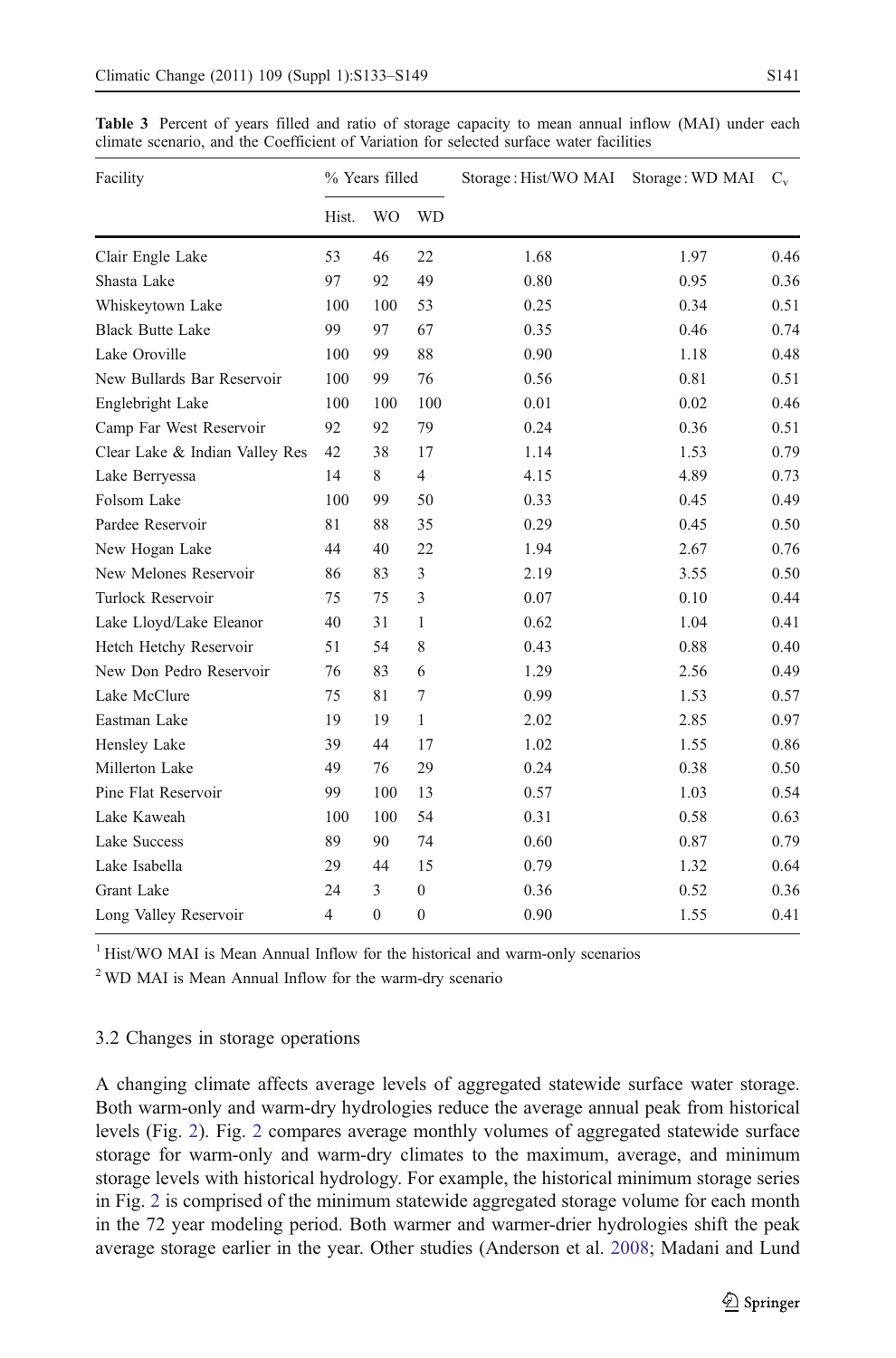<span id="page-9-0"></span>

[2009\)](#page-16-0) also suggest about a month earlier shift in peak reservoir storage. Storage with warmonly hydrology shadows historical storage levels during February through April, but has lower levels the rest of the year. This suggests a changing pattern of drawdown and refill for reservoirs statewide. This trend is present in the Columbia River Basin as well (Lee et al. [2009\)](#page-16-0). Surface storage with warm-dry conditions is close to the minimum monthly storage conditions from historical hydrology (Fig. 2). Recall that in CALVIN, all reservoirs and other infrastructure exist and are operated for the entire 72 years of hydrology.

Reservoirs in California typically have a regular drawdown-refill cycle, as reservoirs fill in winter and spring (wet season) and are drawn down in the dry season. The amplitude of this cycle represents seasonal reservoir storage. Annual amplitudes of aggregated statewide surface water storage increase for warm-only and warm-dry conditions compared to historical hydrologic conditions (Fig. 2). This amounts to a 28% and 2% increase in average amplitudes compared to historical amplitudes for warm-only and warm-dry, respectively. This greater swing in drawdown-refill storage within the water year (October-September) reflects the value of capturing winter and spring flows for use in the dry season.

For individual reservoirs, larger amplitudes for surface water storage indicate greater activity in reservoir operations to store and release water to meet water demands. This is especially true for warm-only conditions such that most of the storage amplitude ratios of warm-only to historical exceed one (Fig. 3). This reflects the case that reservoirs are refilling in the wet season

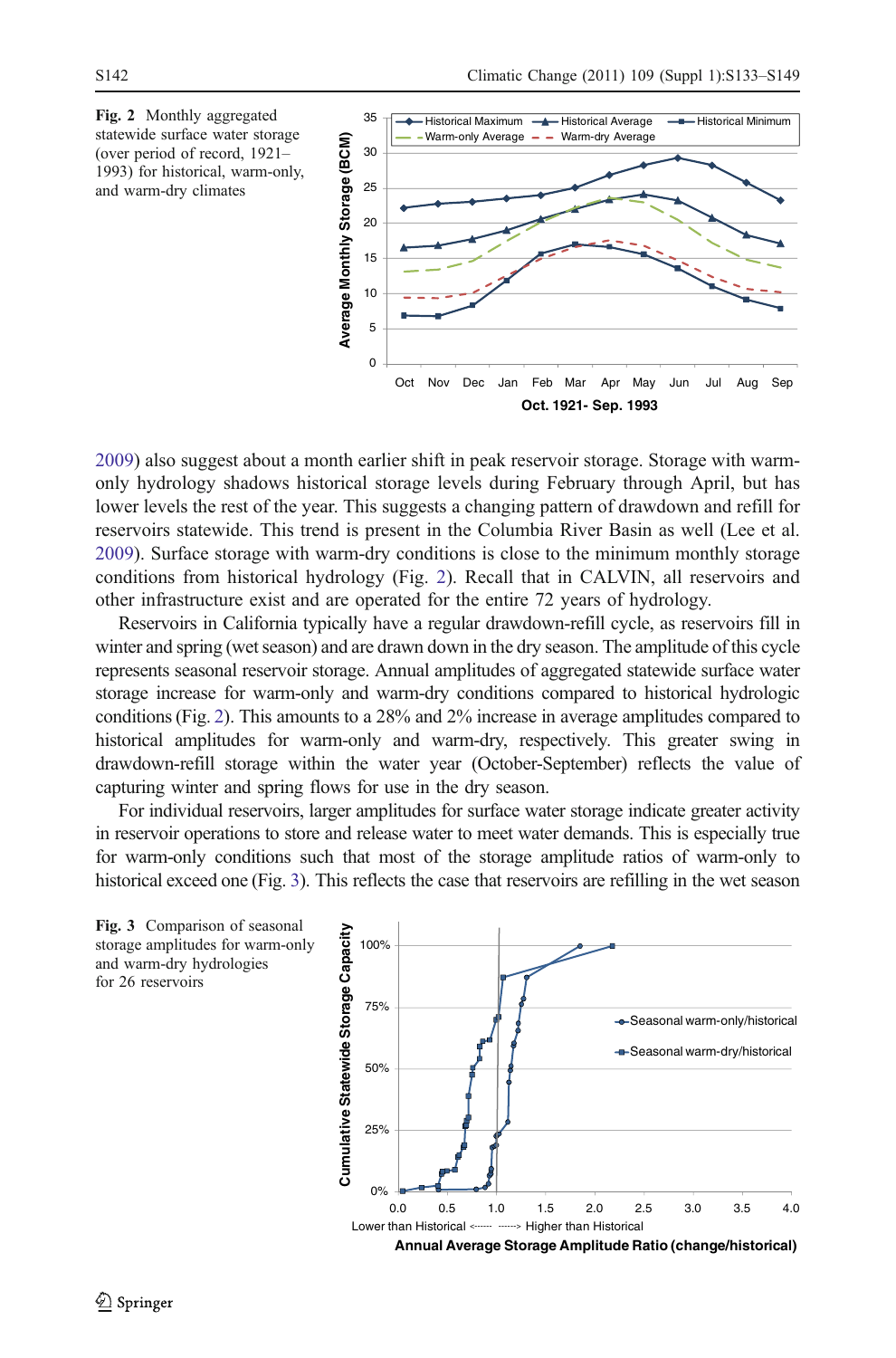<span id="page-10-0"></span>to higher levels than with historical hydrology, but are still drawn down to meet water demands in the dry season. Figure [3](#page-9-0) shows that 75% of the statewide storage capacity under warm-only conditions has larger seasonal storage amplitudes than occurs with historical hydrology. Amplitudes with warm-dry hydrology decrease since the reservoirs do not refill to the extent they do with historical hydrology, even though they are drawn down further. About 70% of statewide storage has smaller seasonal amplitudes with a warm-dry climate (Fig. [3](#page-9-0)).

# 3.2.1 Frequency of filling surface water storage facilities

Linear optimization model outputs include shadow prices or Lagrange multipliers for infrastructure capacity constraints and environmental and policy constraints. These values estimate the marginal benefit to the objective function of small changes in each constraint. For example, when a reservoir reaches capacity (an upper-bound constraint), the shadow price is the amount by which the objective function value would improve if the storage capacity was increased by one unit.

Additionally, capacity constraint shadow prices can identify months in which reservoir capacity (or constraint for the conservation pool) is reached. Table [3](#page-8-0) shows a selection of surface reservoirs in geographic order north to south and the percent of years they fill based on the number of years (of 72) for which any given month has a negative shadow value. Warm-only hydrology usually increases the frequency of filling and almost always increases the value of increased storage. Pardee Reservoir, Millerton Lake, Lake McClure, Hensley Lake, New Don Pedro Reservoir, Hetch Hetchy Reservoir, Lake Isabella, Lake Success, and Pine Flat fill more frequently with warm-only hydrology than historical, due to earlier and higher peak spring and winter flows. Otherwise, reservoirs often fill the same number of years or slightly less frequently. In contrast to the warm-only response, the frequency of reservoirs reaching their capacity is much less with warm-dry conditions. Many reservoirs will not fill in most years if California's climate tends toward warmer-drier conditions.

The nature of climate change is crucial as to whether additional storage relieves water scarcity and adds flexibility to operating the system or goes unused if the reservoirs are rarely filled. The warm-dry climate decreases the frequency of filling as the reservoirs are now on streams with reduced flow volumes.

#### 3.2.2 Cyclic groundwater storage and conjunctive use

Optimized statewide groundwater storage over the period of record is shown in Fig. 4. Its annual and inter-annual oscillations indicate periods of drawdown and refill seasonally and

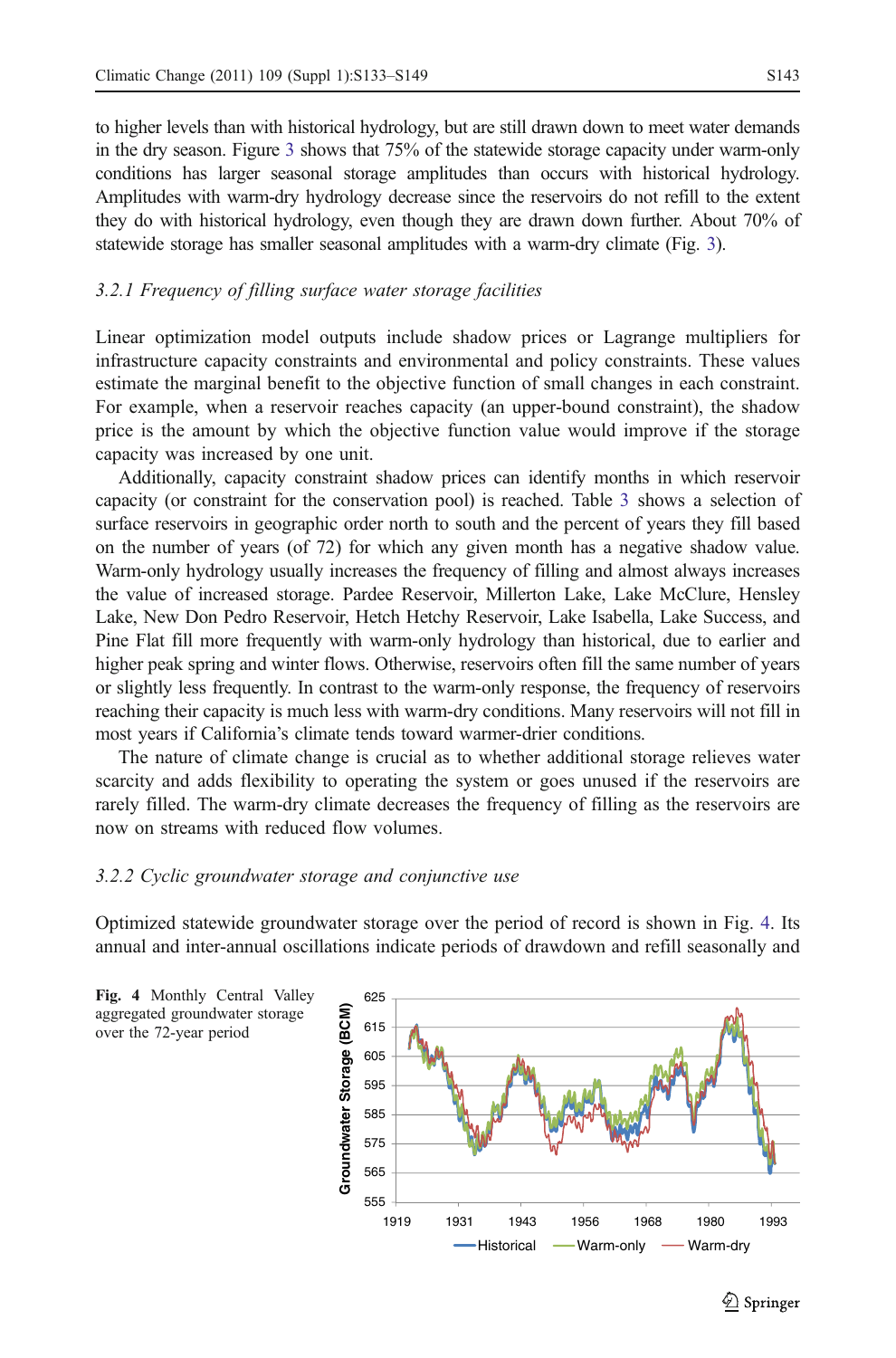between drought and wet years, the latter referred to as cyclic storage. Using groundwater in dry periods when surface water is scarce, and banking peak flows to groundwater storage during multi-year wet periods is what cyclic storage is all about. Results reflect economically optimal groundwater storage but do not explicitly suggest artificial groundwater recharge facilities are in operation. CALVIN includes a limited number of artificial recharge facilities: Owens Valley, Mojave, Coachella, MWD, and Santa Clara Valley (Ritzema et al. [2001](#page-16-0)).

Warm-only storage generally traces historical levels or are slightly higher. The warm-dry scenario drives operational changes that make greater use of groundwater storage than in the historical and warm-only scenarios. Higher highs and lower lows in groundwater storage volume for warm-dry conditions on a decadal time scale reflect this (Fig. [4\)](#page-10-0).

The proportion of deliveries from groundwater are shown in Fig. 5. More deliveries come from groundwater during dry years. Consistent with other analyses, the warm-only scenario shadows results of the historical hydrology, for over-year cyclic groundwater storage. The steeper slope and larger range in percent groundwater use with warm-dry conditions suggests greater coordination of ground and surface waters.

Conjunctive use is defined as the coordinated management of surface and groundwater resources. The CALVIN model economically-optimizes use of groundwater and surface water resources conjunctively to meet urban and agricultural demands. The role of conjunctive use for southern California water supply was previously explored in which the value of conjunctive use programs along the Colorado River Aqueduct, in Coachella Valley, and north of the Tehachapi Mountains were examined, showing that conjunctive use programs, in coordination with water transfers, can add operational flexibility to the system and decrease reliance on water imports (Pulido-Velazquez et al. [2004\)](#page-16-0). Here, conjunctive use within the Central Valley is assessed as a management adaptation to a warm-only and warm-dry climate.

As with scarcity, percent of groundwater use for each region's supply portfolio is comparable between historical and warm-only climate scenarios (Table [4](#page-12-0)). In general, a larger portion of Tulare's water supply comes from groundwater pumping. In contrast the Sacramento Valley relies mostly on surface water, especially in non-drought years. Only the Sacramento Valley incurs scarcity (about 1%) under historical and warm-only conditions. This occurs because the willingness to pay for water is greater in the San Joaquin Valley and the Tulare Basin. Therefore, to minimize system-wide economic costs, available water preferentially goes to these higher paying demands first and shorts demands in the north (through water transfers). Likewise, under warm-dry conditions when surface water resources are less available, the Sacramento Valley pumps additional groundwater,



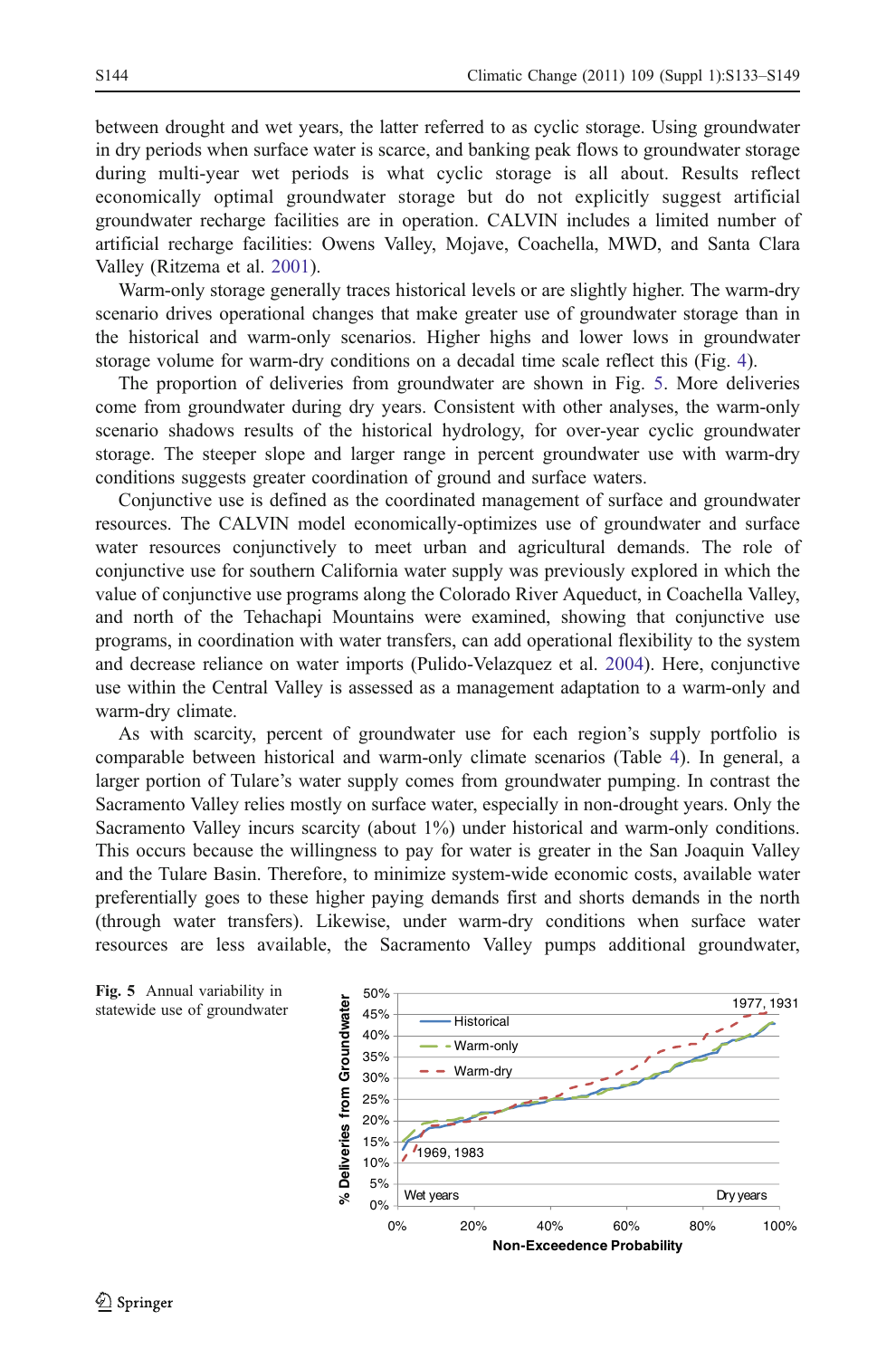| Supply source per region | Drought period |           |          | Non-drought period |           |          |
|--------------------------|----------------|-----------|----------|--------------------|-----------|----------|
|                          | Historical     | Warm-only | Warm-dry |                    | Warm-only | Warm-dry |
| Sacramento Valley        |                |           |          |                    |           |          |
| Groundwater Pumping      | 54%            | 54%       | 46%      | 28%                | 28%       | 22%      |
| Surface Water            | 38%            | 38%       | 19%      | 63%                | 63%       | 48%      |
| Agricultural Re-Use      | 7%             | 7%        | $5\%$    | 7%                 | $7\%$     | $5\%$    |
| Recycling & Desalination | $0\%$          | $0\%$     | $0\%$    | $0\%$              | $0\%$     | $0\%$    |
| Scarcity                 | $1\%$          | $1\%$     | 30%      | $1\%$              | $1\%$     | 25%      |
| San Joaquin Valley       |                |           |          |                    |           |          |
| Groundwater Pumping      | 49%            | 48%       | 48%      | 32%                | 33%       | 26%      |
| Surface Water            | 46%            | 46%       | 21%      | 62%                | 62%       | 45%      |
| Agricultural Re-Use      | $5\%$          | $5\%$     | 3%       | $5\%$              | $5\%$     | 3%       |
| Recycling & Desalination | $0\%$          | $0\%$     | $0\%$    | $0\%$              | $0\%$     | $0\%$    |
| Scarcity                 | $0\%$          | $0\%$     | 27%      | $0\%$              | $0\%$     | 26%      |
| Tulare Basin             |                |           |          |                    |           |          |
| Groundwater Pumping      | 67%            | 67%       | 58%      | 41%                | 43%       | 39%      |
| Surface Water            | 30%            | 30%       | 16%      | 56%                | 54%       | 37%      |
| Agricultural Re-Use      | $2\%$          | $2\%$     | $2\%$    | $2\%$              | $2\%$     | $2\%$    |
| Recycling & Desalination | $0\%$          | $0\%$     | $0\%$    | $1\%$              | $1\%$     | $1\%$    |
| Scarcity                 | 0%             | $0\%$     | 23%      | $0\%$              | 0%        | 22%      |

<span id="page-12-0"></span>Table 4 Water portfolios for Sacramento Valley, San Joaquin Valley, and the Tulare basin for each scenario for drought and non-drought periods

decreases its surface water use, and incurs a greater percentage of scarcity than the San Joaquin Valley or Tulare Basin (Table 4). In all cases, deliveries from groundwater increase during drought periods when surface water is less available. Groundwater pumping is a much larger contributor to supply in all regions for times of drought compared to nondrought years. This highlights the economic value of using surface supplies during wet periods and increasing use of groundwater supplies during dry periods over the variable hydrologic record.

# 3.3 Hydropower

In-state hydropower is supplied by two major resources, namely low elevation (lower than 305 m) and high elevation systems. CALVIN includes large, low elevation multi-purpose reservoirs in California which produce 26% of in-state hydropower. For historical hydrology, low-elevation hydropower benefits for an average year are \$445 million/yr. With the warm-only climate, hydropower benefits are virtually unchanged (less than 2%) decrease). This is mainly due to the fairly large size of most low-elevation reservoirs in California which provide significant operational flexibility for seasonal shifts in streamflow (Madani and Lund [2009\)](#page-16-0). However, this system is directly affected by changes in total annual inflow reduction. Therefore, hydropower generation and revenue losses are much greater when the climate gets drier or streamflows are reduced from increases in evapotranspiration, reducing the "fuel" available to hydropower plants. This amounts to a 4.5% decrease (20 \$M/yr decrease) in hydropower benefit for warm-dry conditions in an average year and 6.5% decrease (388 \$M/yr from 415 \$M/yr for historical) for a dry year.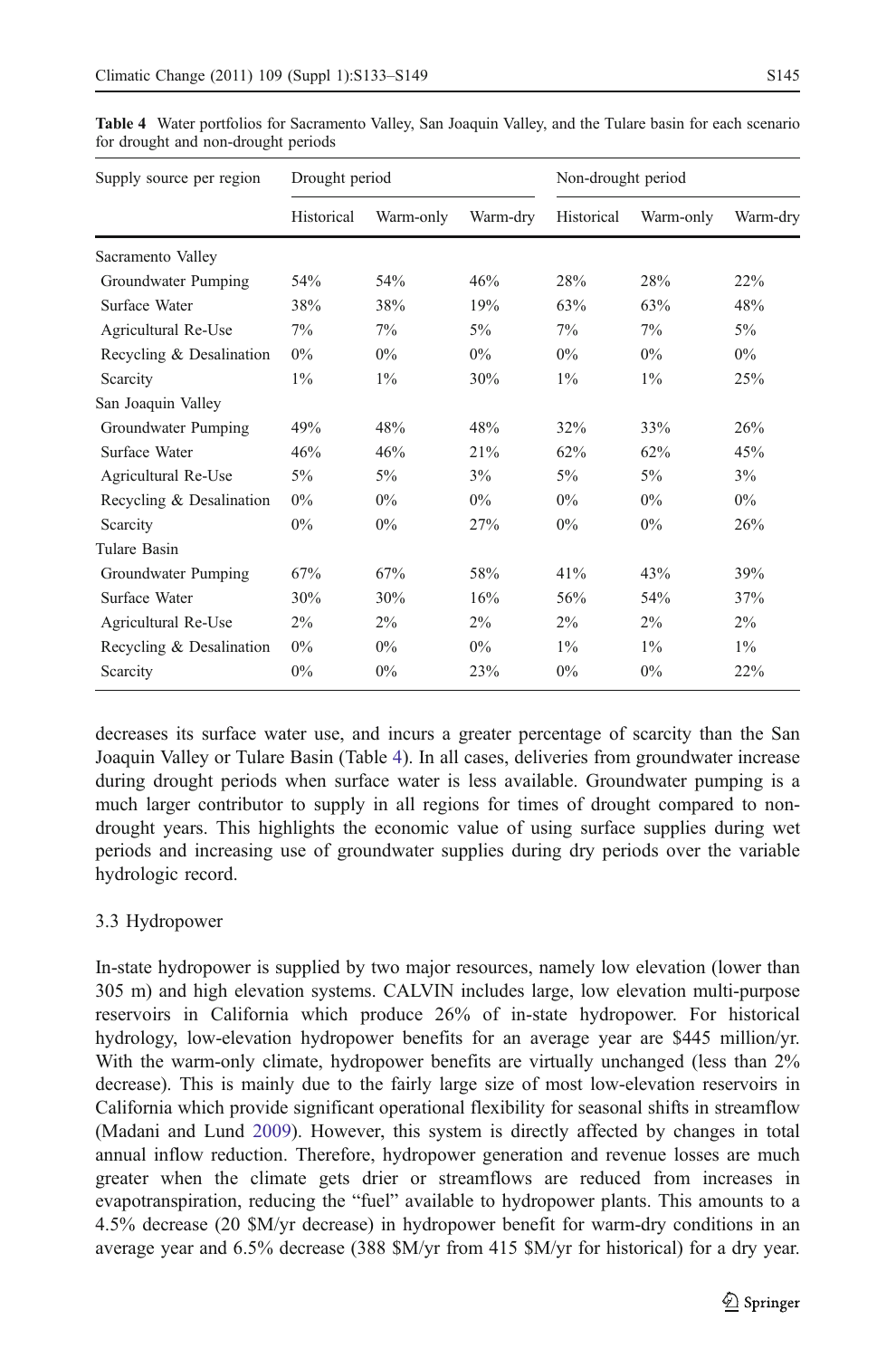Climate change effects on the high elevation hydropower system, which includes more than 150 hydropower plants located below low-storage, high-head, single-purpose hydropower reservoirs that produce the rest of the in-state hydropower, have been explored in another study by Madani and Lund ([2010\)](#page-16-0), using CALVIN's complementary hydropower model, EBHOM (Energy-Based Hydropower Optimization Model) (Madani and Lund [2009\)](#page-16-0). Their results also indicate 2% revenue reduction from the current 1,791 \$M/yr for the warm-only climate. The average high-elevation hydropower revenue reduction for warm-dry conditions was found to be 14%, mainly due to the changes in the runoff pattern, lower snowpack volumes, earlier peaks, and the limited flexibility in operations due to small storage capacity.

# 4 Limitations

Like any large-scale hydro-economic optimization model, CALVIN has limitations (Harou et al. [2009\)](#page-15-0). With a model of this size and extent, data availability and quality present challenges. It has simple representations of environmental constraints, groundwater storage and flow, and hydropower. There is no inter-annual variability on groundwater pumping costs, by year type (i.e. wet, dry, or normal years), or groundwater in storage (reflection of groundwater elevation). As an optimization model, there are shortcomings of perfect foresight (which can reduce the economic value of optimally-operated storage by a factor of 2–5) (Draper et al. [2003](#page-15-0)) and it optimistically combines management alternatives. Considerations of water quality (except as it relates to water treatment costs) are not represented. Limitations of CALVIN are more comprehensibly discussed elsewhere (Jenkins et al. [2001](#page-15-0); Jenkins et al. [2004](#page-15-0)).

For this particular study three specific limitations should be mentioned. First, urban water use and scarcity costs are assumed constant for all three climate conditions. This approach does not account for use of additional conservation measures if the climate becomes warmer and drier. Second, urban footprint projections from Landis and Reilly ([2002\)](#page-16-0) do not take into account shocks in the housing market that may slowdown conversion from agricultural to urban land uses. Thus agricultural water scarcity may be lower for all three modeled scenarios. Third, a warm-dry hydrology may reduce yields for some crops in California (Adams et al. [2003;](#page-15-0) Lobell et al. [2007\)](#page-16-0). Similar estimates of changes to urban water use in response to warmer-drier conditions are not available. Thus, water demands for these three scenarios are a static projection towards year 2050; the bias introduced will depend on whether warmer climate increases per capita use, or whether reductions in supply lead to additional urban water conservation. Also, since CALVIN economically optimizes water deliveries based on scarcity cost curves, water allocations are driven by the water demand targets and willingness to pay assigned to agricultural and urban regions. Uncertainty in estimates for these target levels for 2050 introduces uncertainty into the overall model results.

Another limitation relates to the bias implicit in the estimated warm-only hydrology. The permutation ratio's dual representation of warming and reduced runoff may introduce a bias for flows in months where the permutation ratio mostly represents effects of warming. This could overestimate streamflows during these times. Additionally, construction of warm-only streamflows neglects increased evapotranspiration and decreased soil moisture effects on annual runoff volumes due to increased temperatures. Initial results from WEAP (Yates et al. [2005\)](#page-16-0), a rainfall run-off model, suggest mean annual runoff may decrease as much as 11% with increased climate warming even if historical precipitation is maintained (Null et al. [2009\)](#page-16-0). Warm-only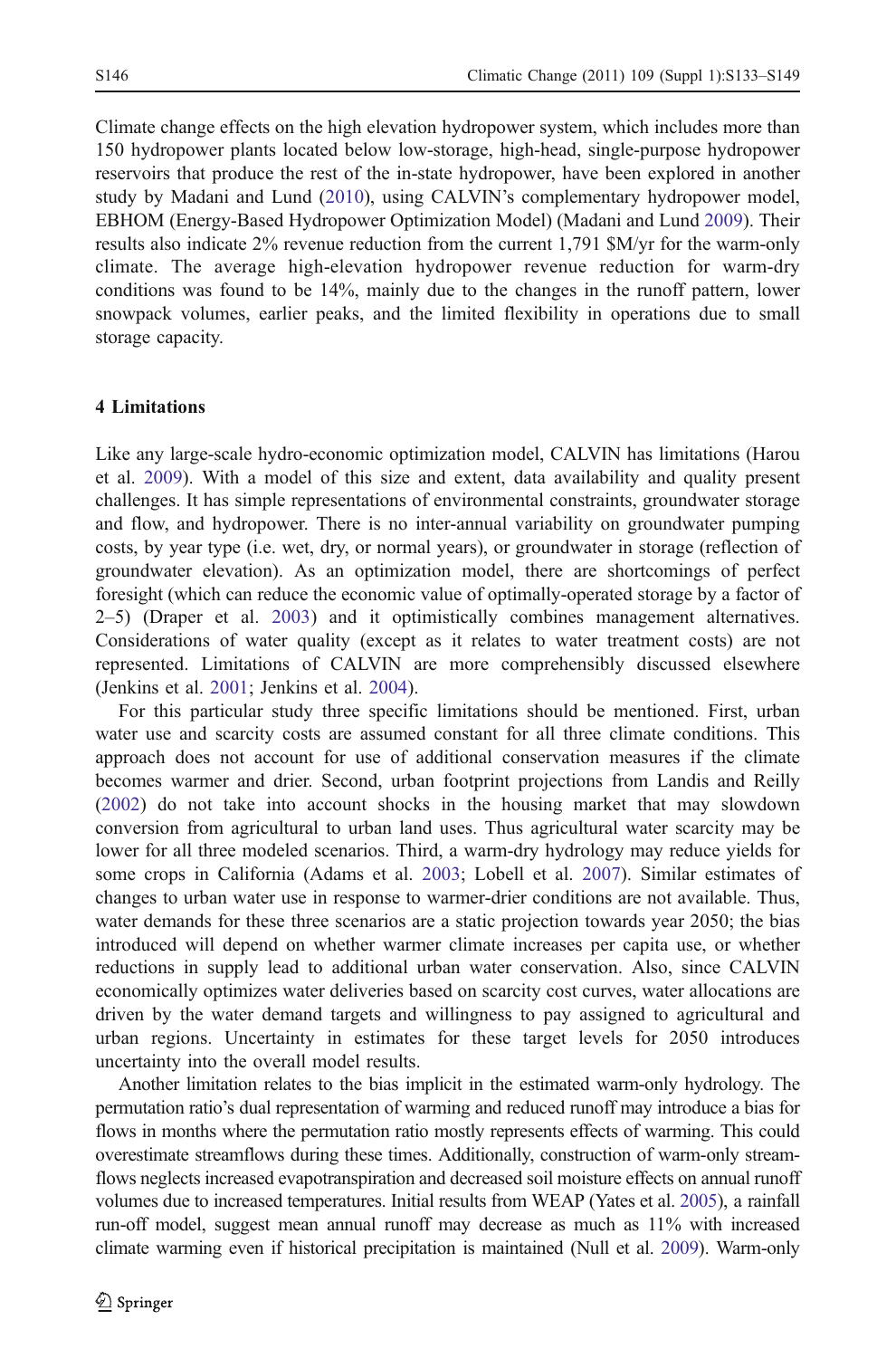streamflows in this study do not capture these effects. This limitation can be addressed either by using mean annual streamflow ratios by year type or by using a downscaled simulation of hydrology that follows a warm-only pattern, when available. In addition, future work on the response of evaporation rates to changes in precipitation and temperature would be useful in refining the approach used to perturb net reservoir evaporation.

The index mapping approach assumes the paired CALVIN/index basin matches are static. Additionally, perturbation of CALVIN's 72 years of historical hydrology limits climate changed hydrology to the inter-annual variation present in the historical record. Therefore, this study does not explore effects of increased climate variability.

There is also uncertainty in how groundwater will be affected by a changing climate and the warm-only scenario in this study assumes historical conditions for groundwater. Losses in groundwater storage and variable pumping costs could increase variability in groundwater versus surface water use. Despite these limitations, CALVIN provides some insights on promising management alternatives, relative costs, and the system's response to a wide range of hydrologic and other system-wide conditions.

# 5 Conclusions

California has many management options for adapting and mitigating costs of climate induced changes in water supply volume and timing. Combining these options and employing many of them, water scarcity and its cost as well as storage volumes appear to be more sensitive to reductions in runoff than to temperature increases alone. Temperature rise alone does not tend to increase water shortages greatly if system operations adapt to respond to the timing shift of peak runoff and storage. However, agriculture remains the most vulnerable user to water shortages under all climate scenarios. Total agricultural scarcity statewide increases less than 3% for warm-only compared to historical conditions with annual losses just over \$206 million. In contrast, water shortages exceeding 20% of agricultural target deliveries occur for warm-dry conditions, reducing annual agricultural production by over \$800 million, as determined by scarcity costs. This amounts to about  $2\%$  of California's annual agricultural value.<sup>3</sup>

With recurring wet and dry periods in the hydrologic record, groundwater resources are important in helping meet demands during droughts when surface water is unavailable. Cyclic groundwater storage has a larger role in a warmer and drier climate compared to just a warmer climate. Reoperation adaptations are aided by shifting some drought storage from surface reservoirs to groundwater during multi-year wet periods.

These climate scenarios also affect surface water storage and operations. Surface water operations confirm findings of other studies that reservoir storage levels peak earlier in the year under warmer climates. Surface water storage volumes are lower during summer and statewide storage is exercised more (having greater amplitudes) under warmer-drier conditions. For warm-only conditions, increased storage capacity in wet months may be valuable to help capture increased peak flows in winter months, though recharging peak flows to groundwater is an alternative to surface storage. Under a warmer-drier climate, increasing the system's surface storage capacity may not alleviate climate induced water scarcity. Additional surface storage may not be utilized in most years simply because less water is available to store. Under either scenario, changing reservoir operations in conjunction with a suite of management adaptations

<sup>3</sup> Available at [http://www.cdfa.ca.gov/statistics/.](http://www.cdfa.ca.gov/statistics/)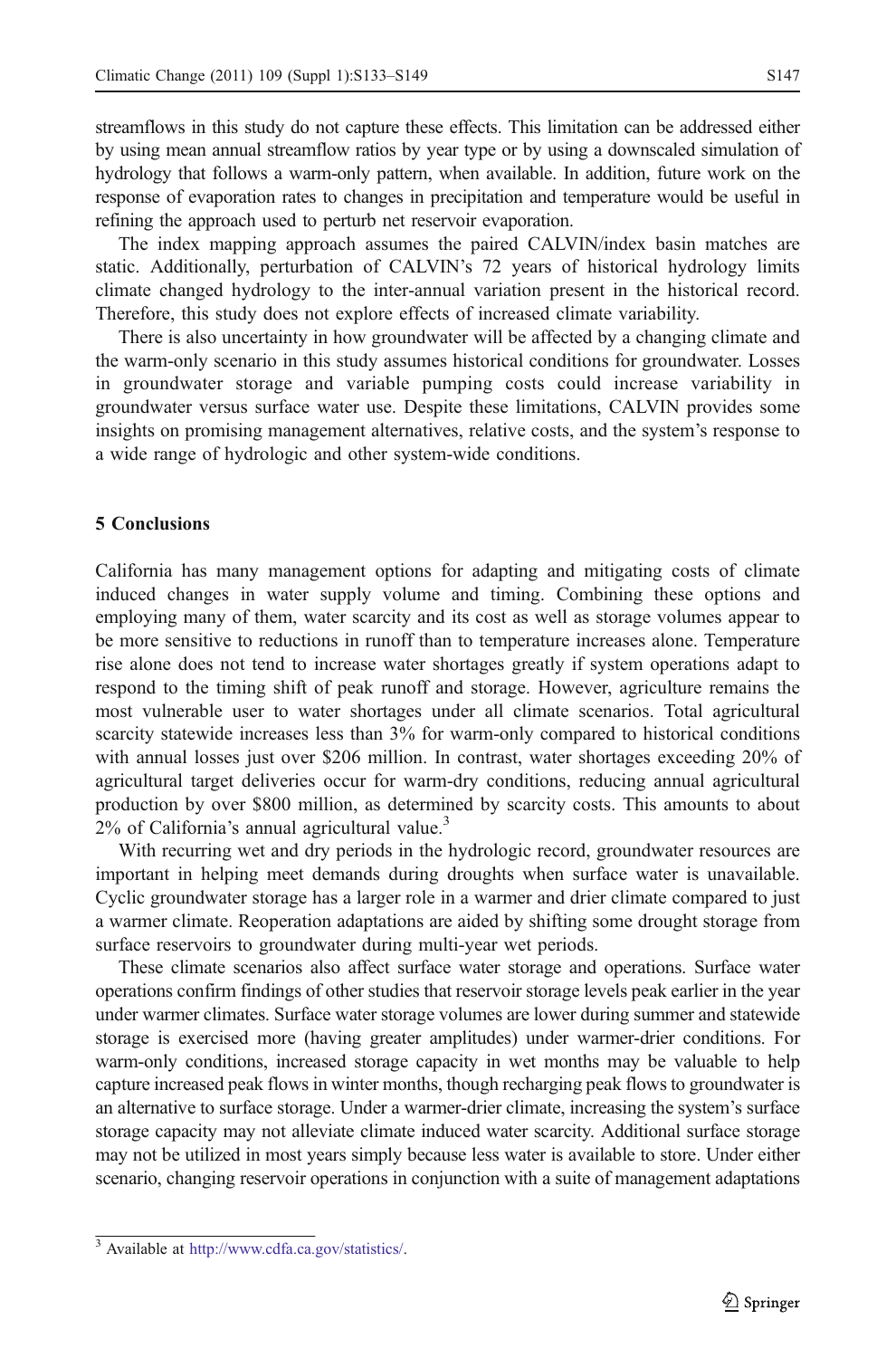<span id="page-15-0"></span>(i.e. conjunctive use, water markets, adapted hydropower generation) serves well to reduce water scarcity and economic cost from climate change.

Acknowledgements This work was supported by the California Energy Commission Public Interest Energy Research (PIER) program.

## **References**

- Adams RM, Wu J, Houston LL (2003) Climate change and California, appendix IX: the effects of climate change on yields and water use of major California crops. California Energy Commission, Public Interest Energy Research (PIER), Sacramento
- Anderson J, Chung F, Anderson M, Brekke L, Easton D, Ejeta M, Peterson R, Snyder R (2008) Progress on incorporating climate change into management of California's water resources. Clim Chang 87:S91–S108
- Bedsworth L, Hanak E (2008) Preparing California for a changing climate. Public Policy Institute of California, San Francisco
- Cayan DR, Kammerdiener SA, Dettinger MD, Caprio JM, Peterson DH (2001) Changes in the onset of spring in the western United States. Bull Am Meteorol Soc 82(3):399–415
- Cayan DR, Luers AL, Franco G, Hanemann M, Croes B, Vine E (2008a) Overview of the California climate change scenarios project. Clim Chang 87:S1–S6
- Cayan DR, Maurer EP, Dettinger MD, Tyree M, Hayhoe K (2008b) Climate change scenarios for the California region. Clim Chang 87:S21–S42
- Christensen JH, Hewitson B, Busuioc A, Chen A, Gao X, Held I, Jones R, Kolli RK, Kwon W-T, Laprise R, Magaña Rueda V, Mearns L, Menéndez CG, Räisänen J, Rinke A, Sarr A, Whetton P (2007) Regional climate projections. Climate change 2007: the physical science basis. Contribution of Working Group I to the Fourth Assessment Report of the Intergovernmental Panel on Climate Change
- Connell CR (2009) Bring the heat but hope for rain: adapting to climate warming in California. Masters Thesis, University of California, Davis
- Dettinger MD, Cayan DR (1995) Large-scale atmospheric forcing of recent trends toward early snowmelt runoff in California. J Clim 8(3):606–623
- Draper AJ, Jenkins MW, Kirby KW, Lund JR, Howitt RE (2003) Economic-engineering optimization for California water management. J Water Resour Plann Manag 129(3):155–164
- Hamlet AF, Mote PW, Clark MP, Lettenmaier DP (2005) Effects of temperature and precipitation variability on snowpack trends in the western United States. J Clim 18(21):4545–4561
- Hamlet AF, Mote PW, Clark MP, Lettenmaier DP (2007) Twentieth-century trends in runoff, evapotranspiration, and soil moisture in the western United States. J Clim 20(8):1468–1486
- Hanak E, Lund JR (2008) Adapting California's water management to climate change. Public Policy Institute of California
- Hanson RT, Dettinger MD (2005) Ground water/surface water responses to global climate simulations, Santa Clara-Calleguas Basin, Ventura, California. J Am Water Resour Assoc 41(3):517–536
- Harou JJ, Pulido-Velazquez M, Rosenberg DE, Medellin-Azuara J, Lund JR, Howitt RE (2009) Hydroeconomic models: concepts, design, applications, and future prospects. J Hydrol 375:627–643
- Hazen A (1914) Storage to be provided in impounding reservoirs for municpal water supply. Trans Am Soc Civ Eng 77:1539–1640
- Hoshi K, Burges SJ, Yamaoka I (1978) Reservoir design capacities for various seasonal operational hydrology models. Proc JSCE 273:121–134
- Howitt RE (1995) Positive mathematical-programming. Am J Agr Econ 77(2):329–342
- Howitt RE, Medellin-Azuara J, MacEwan D (2009) Estimating economic impacts of agricultural yield related changes. California Energy Commission, Sacramento, CA
- Jenkins MW, Draper AJ, Lund JR, Howitt RE, Tanaka SK, Ritzema R, Marques GF, Msangi SM, Newlin BD, Van Lienden BJ, Davis MD, Ward a KB (2001) Improving California water management: optimizing value and flexibility. University of California Davis, Davis
- Jenkins MW, Lund JR, Howitt RE (2003) Using economic loss functions to value urban water scarcity in California. J Am Water Works Assoc 95(2):58-+
- Jenkins MW, Lund JR, Howitt RE, Draper AJ, Msangi SM, Tanaka SK, Ritzema RS, Marques GF (2004) Optimization of California's water supply system: results and insights. J Water Resour Plann Manag-Asce 130(4):271–280